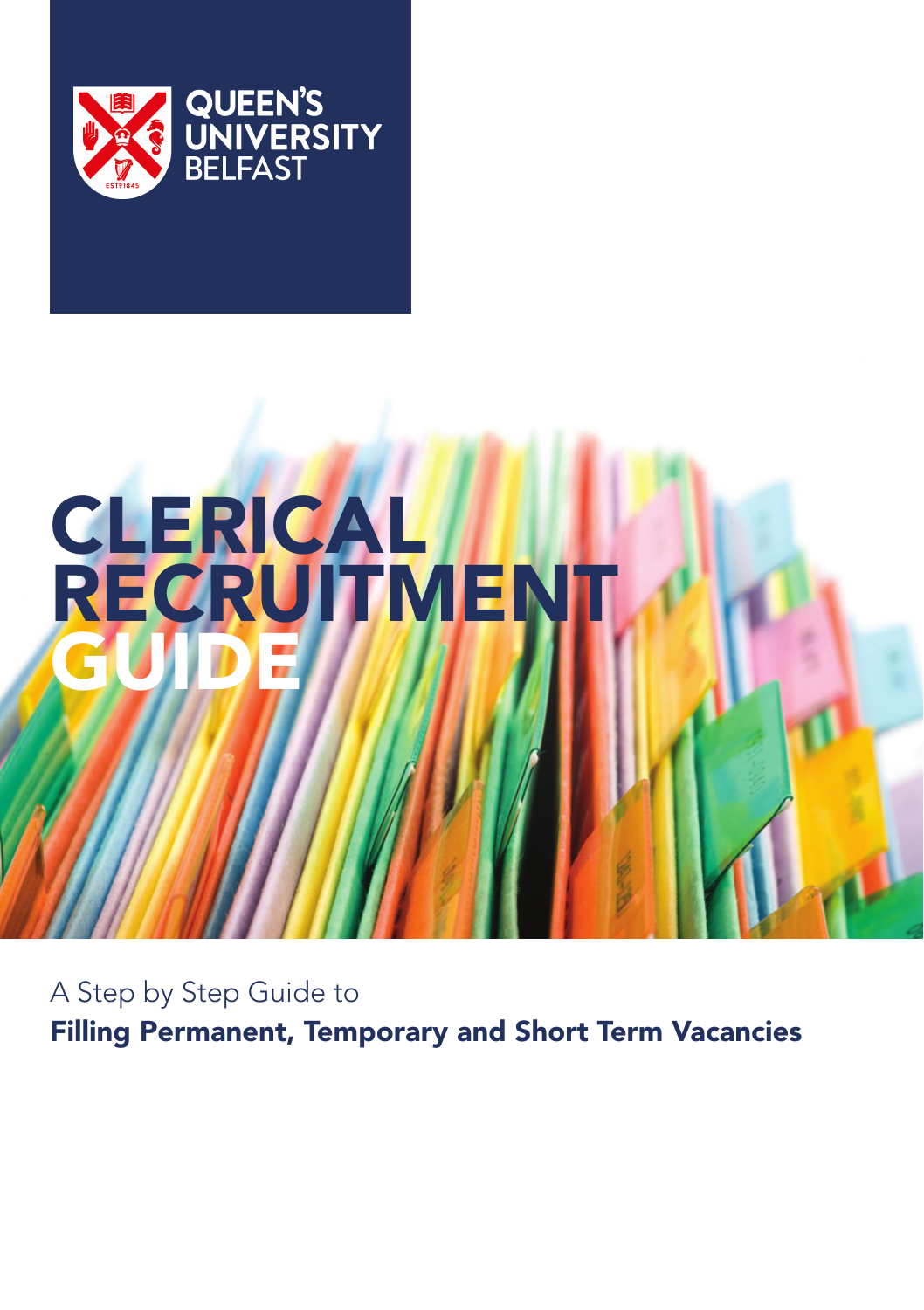

# **Contents**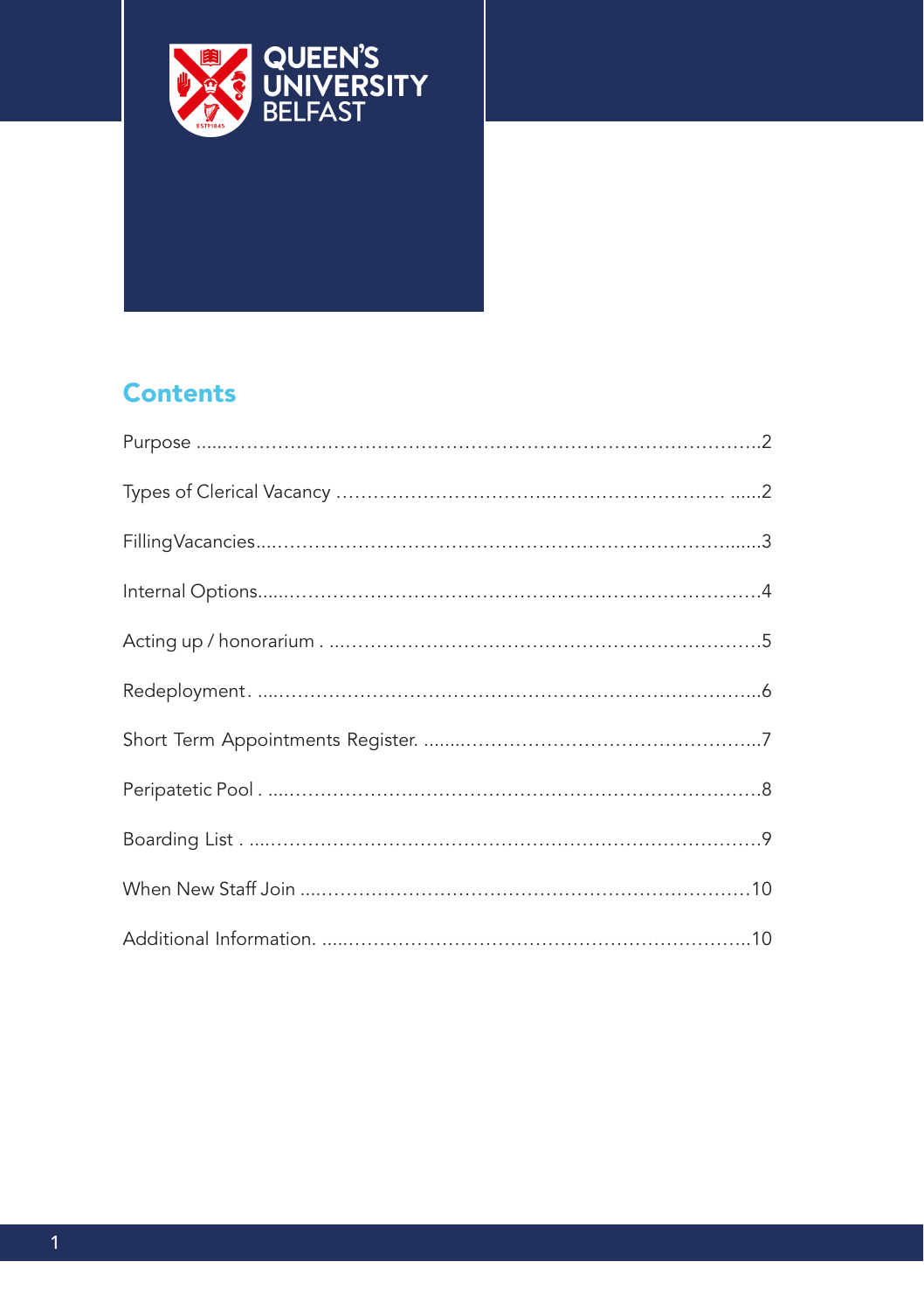#### Purpose

This guide specifically refers to recruitment for clerical grades 2-4 and provides a step by step process to assist managers in filling clerical vacancies. It also provides an explanation of the vacancy types and associated contracts. The route to fill each vacancy is outlined and clarity is provided on the actions required by Line Managers and Personnel.

The guide and associated flow charts will support improved workforce planning for clerical recruitment. This will also be achieved through timely communication and close cooperation between Line Managers and Personnel to guarantee clerical posts are filled in suitable timeframes with high quality candidates.

#### Types of Clerical Vacancy

The University uses the following types of contracts to fill vacancies:-

- 1. Permanent used where there is a clear need for continuing employment and there are no impediments to continuation. The vacancy could be a new post or to replace a member of staff who leaves. These posts are normally filled through the redeployment register and/or boarding lists.
- 2. Temporary (more than 12 weeks) used where there is an expectation that employment will be ongoing or where the work is linked to external funding for a defined period and the expectancy is that employment will come to an end on its expiry. This type of vacancy will normally be filled through the Redeployment Register and/or boarding lists. Temporary contracts are also used where there is a need to cover a position on a temporary basis but where there is an existing substantive post holder who is expected to return to the position, e.g. long term sickness absence, maternity leave, career break. This type of post will filled using internal options and/or the peripatetic pool. If the internal option is used the end vacancy\* can be filled by use of the peripatetic pool.
- 3. Short Term (less than 12 weeks) used for example, to cover sickness absences or as a stop gap until a more permanent vacancy is filled. This type of vacancy can be filled using internal options and/or the short term appointments register. If the internal option is used the end vacancy can be filled by use of the short term register.

\* An end vacancy is one that is created when the post is filled internally.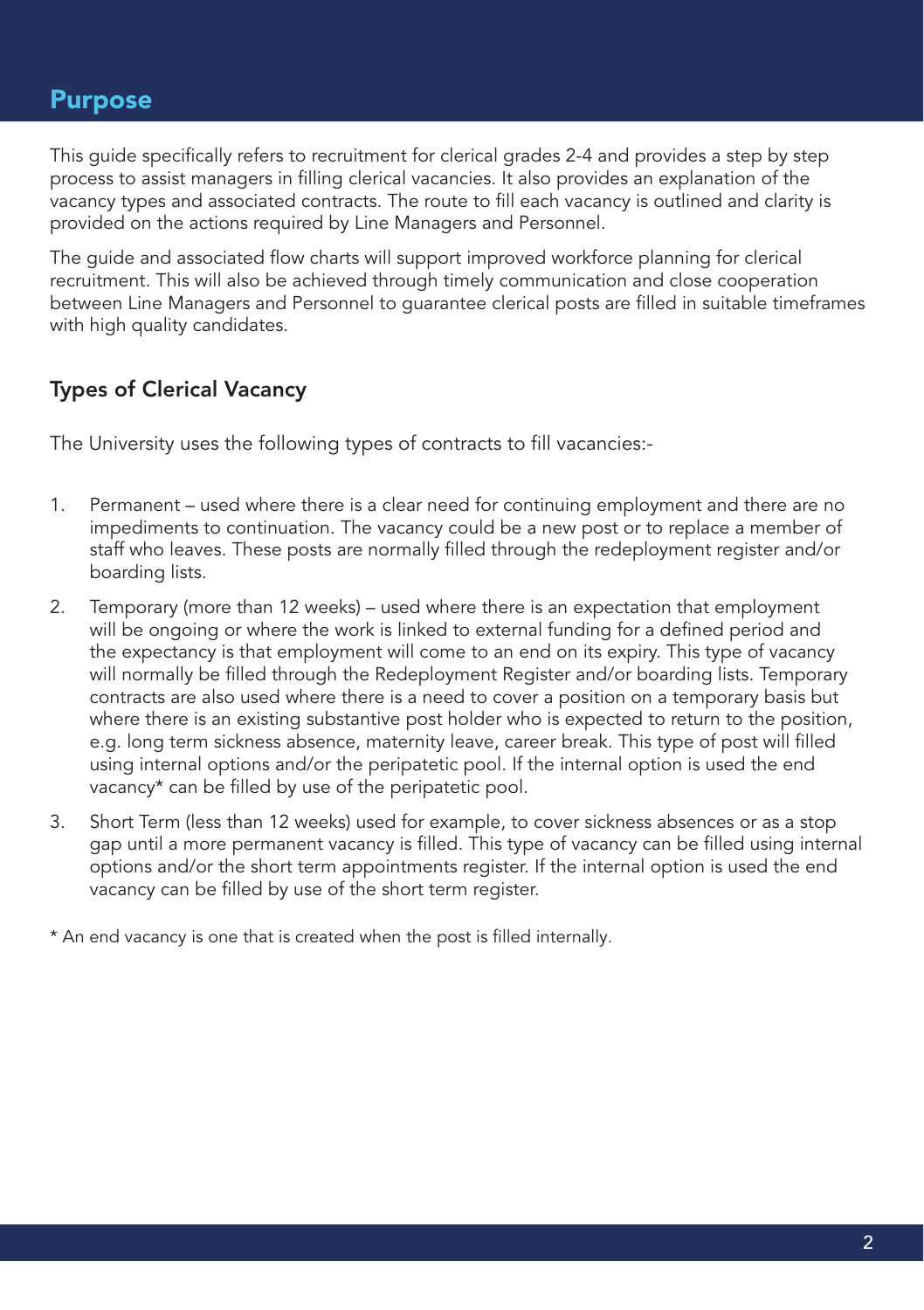# Filling Vacancies

The way a vacancy is filled depends on the type of vacancy. The flow chart below (Flow chart 1) illustrates the route to follow for each type of vacancy.

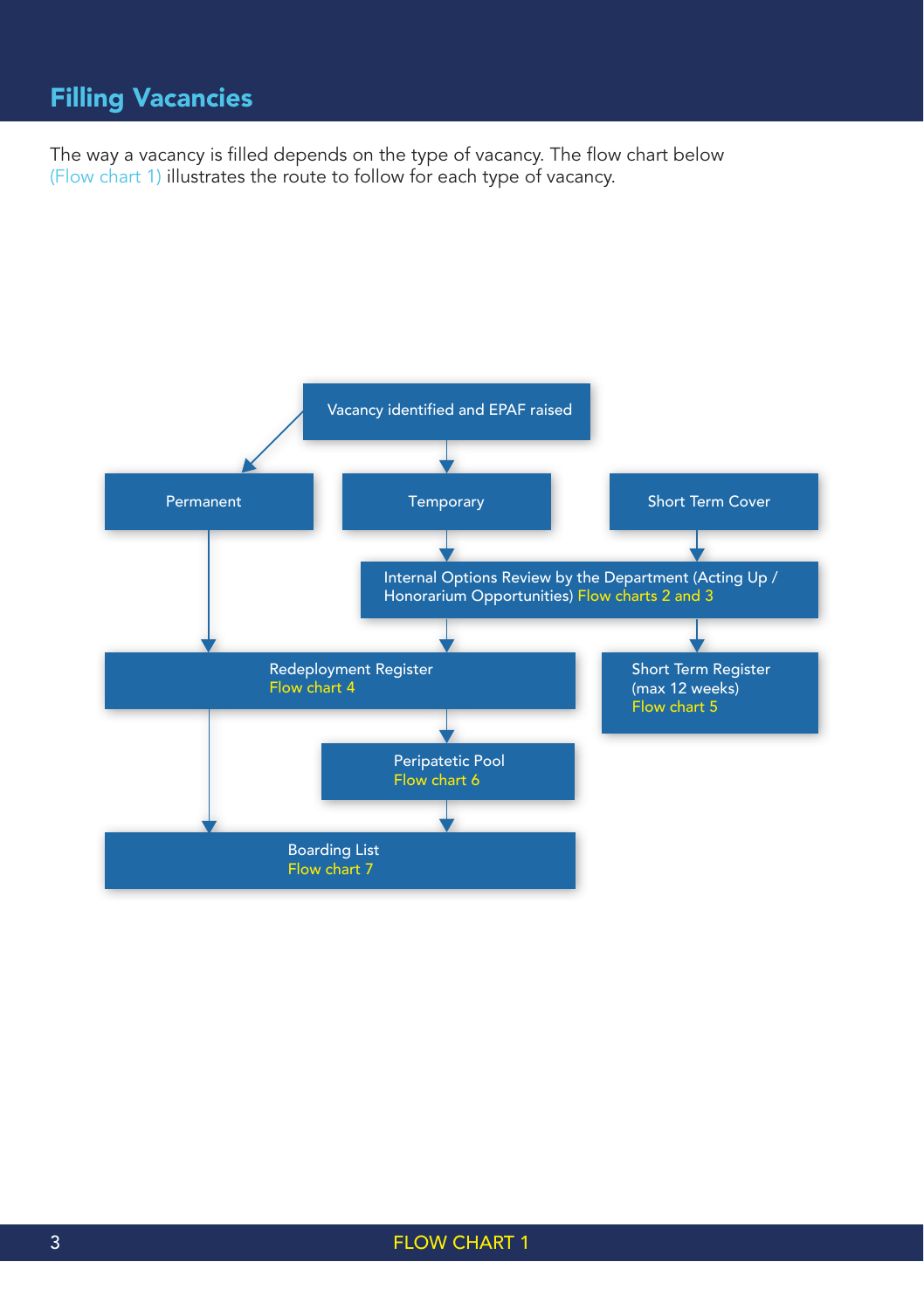#### Internal Options

Schools / Directorates must initially consider internal options such as acting up / honorarium arrangements (refer to Guidance Notes on Employees Temporarily Undertaking Additional Duties) to fill temporary posts for example, for sickness absence, maternity leave, career break or to provide temporary cover for a vacancy until it is filled on a permanent basis. The following flow chart (Flow chart 2) illustrates the route to fill a vacancy exploring internal options.



FLOW CHART 2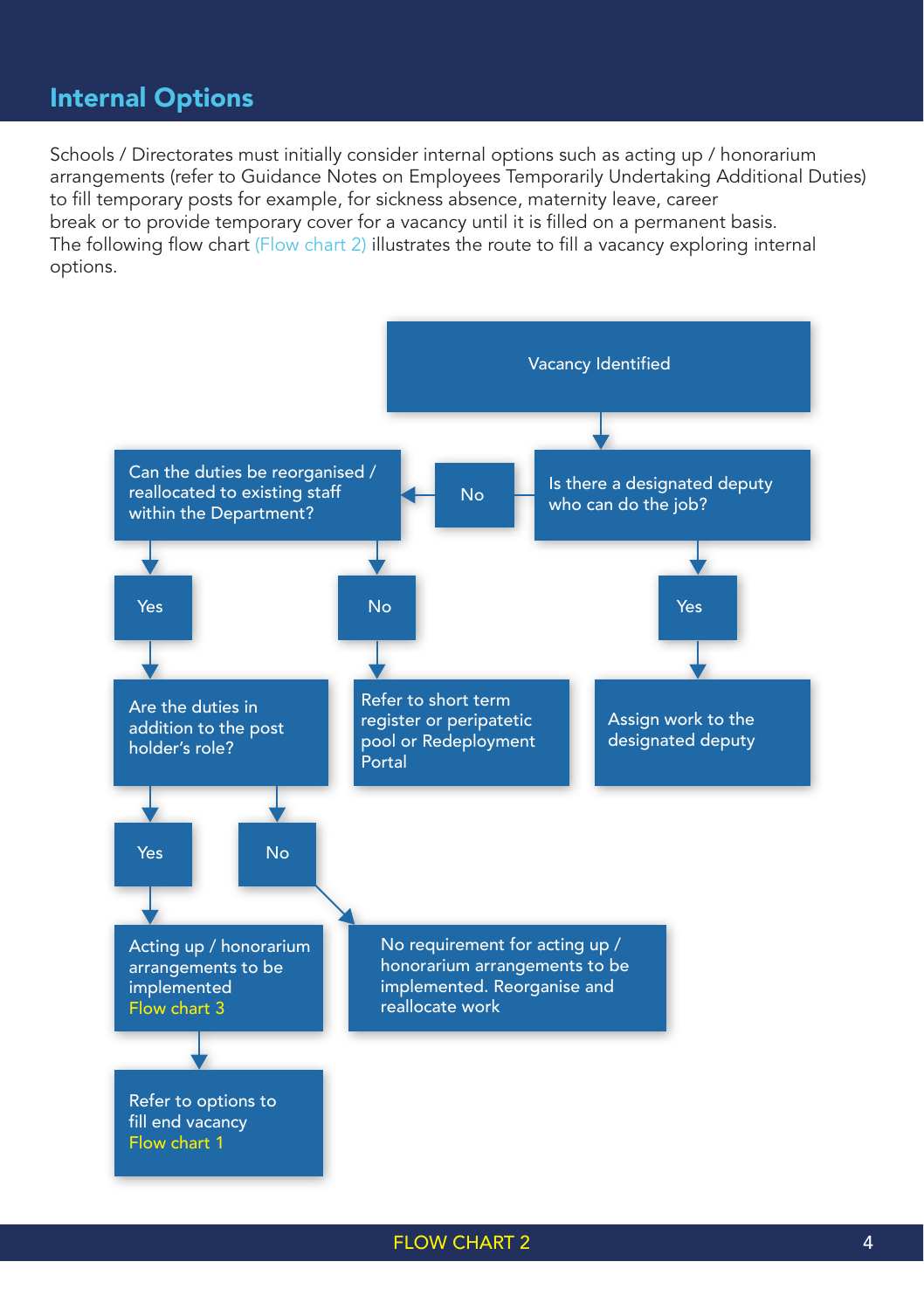#### Acting Up / Honorarium

Staff are asked to undertake additional duties when there is a requirement for temporary cover quickly and expediently, normally for sickness absence, maternity leave, career break or other extended period of leave (but not annual leave).

This is an opportunity to develop staff and support career progression. It is important that equity and fairness are applied when making these arrangements so staff are given the same opportunities.

Additional duties undertaken by employees may be recognised in one of two ways: by acting up in a higher grade or by receipt of an honorarium payment for the additional duties.

Full details are available in the Guidance Notes on Employees Temporarily Undertaking Additional Duties

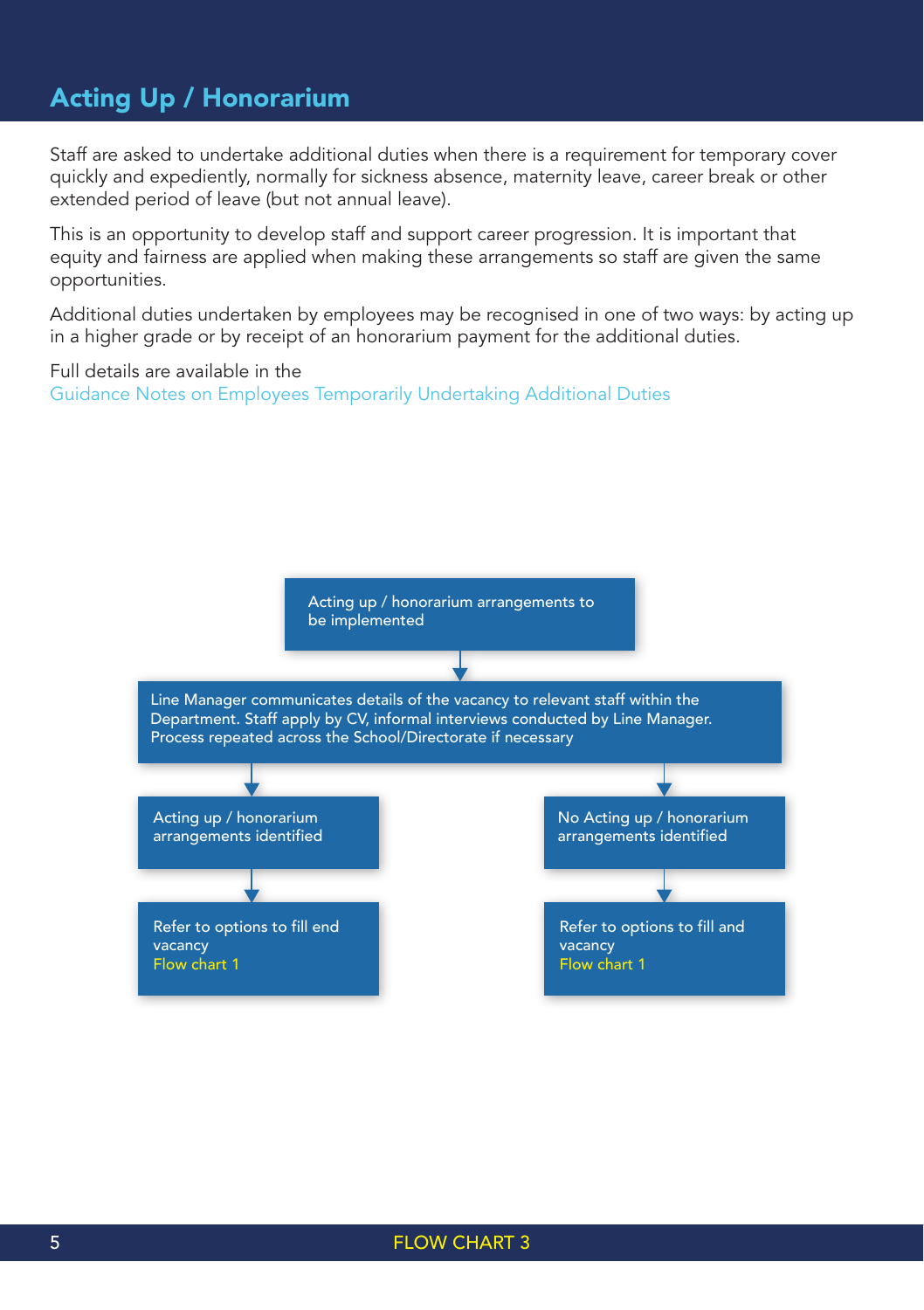#### Redeployment

The University is committed to redeploying those staff facing redundancy to, where possible, suitable alternative employment. It is therefore mandatory that these staff are considered before pursuing other options for example, boarding list or peripatetic pool.

Those staff active on the Redeployment Register will receive automated emails to advise when vacancies at their existing grade and below have been added to the Redeployment Register. To apply, staff are required to submit a CV and a supporting statement demonstrating how they meet the criteria.

The flow chart below demonstrates the process to be followed when using the Redeployment Register. It is expected that this process will be completed within 10 working days.

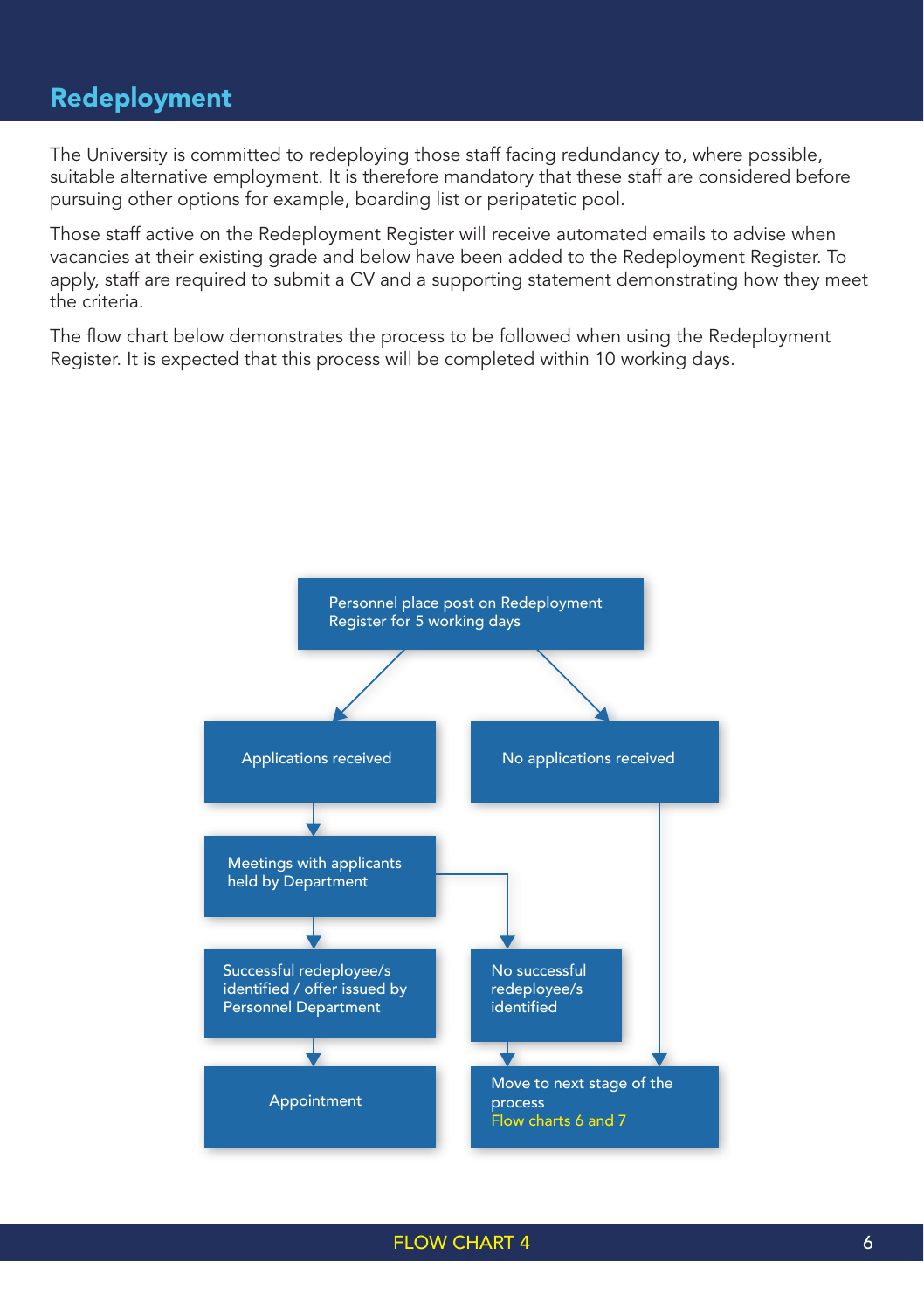#### Short Term Appointments Register

The Register is used to engage casual clerical workers. The maximum duration for each engagement is 12 weeks. This Register is a pool of resources that Departments can access for temporary cover at short notice on an "as and when required basis", for example, sickness absence or as a stop gap until a more permanent post is filled or when there is a particularly high volume of work within a Department. There is no requirement to complete an EPAF and workers are paid through NSP. Workers on the Register can be engaged on more than one assignment although there must be a 2 week gap between engagements.

Workers on the Register will have demonstrated that they have met the essential criteria as outlined in the Job Summary available on the Job Opportunities website

The flow chart below demonstrates the process to be followed when using the Short Term Appointments Register. It is expected that this process will be completed within a maximum of 5 working days.



FLOW CHART 5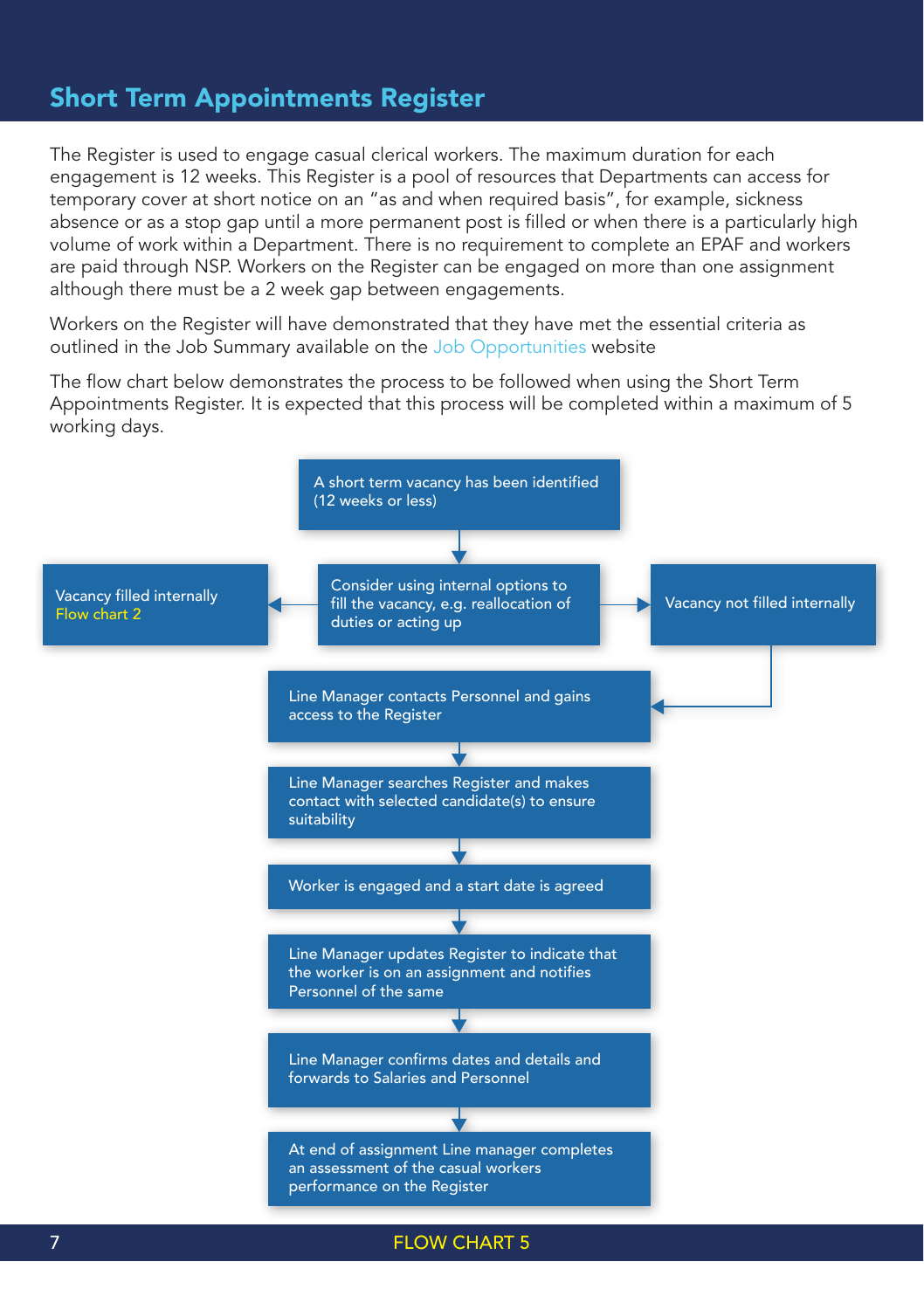#### Peripatetic Pool

This comprises a number of Grade 3 Clerical Officers engaged on a permanent basis appointed specifically to fill temporary clerical vacancies of four to eighteen months, for absence cover such as maternity leave, career break and long term sickness absence. An EPAF is required for this type of post. The purpose of the Peripatetic Pool is to provide a solution to the challenges of filling temporary vacancies.

The pool is managed by Personnel and assignments for the pool staff are planned and scheduled well in advance.

Pool staff cannot be retained on a permanent basis and will automatically move to their next post at the agreed end date. Where the absence cover duration is extended it will not normally be possible to retain the pooled member of staff beyond the agreed end date.

The flow chart below (Flow chart 6) demonstrates the process to be followed when using the Peripatetic Pool.

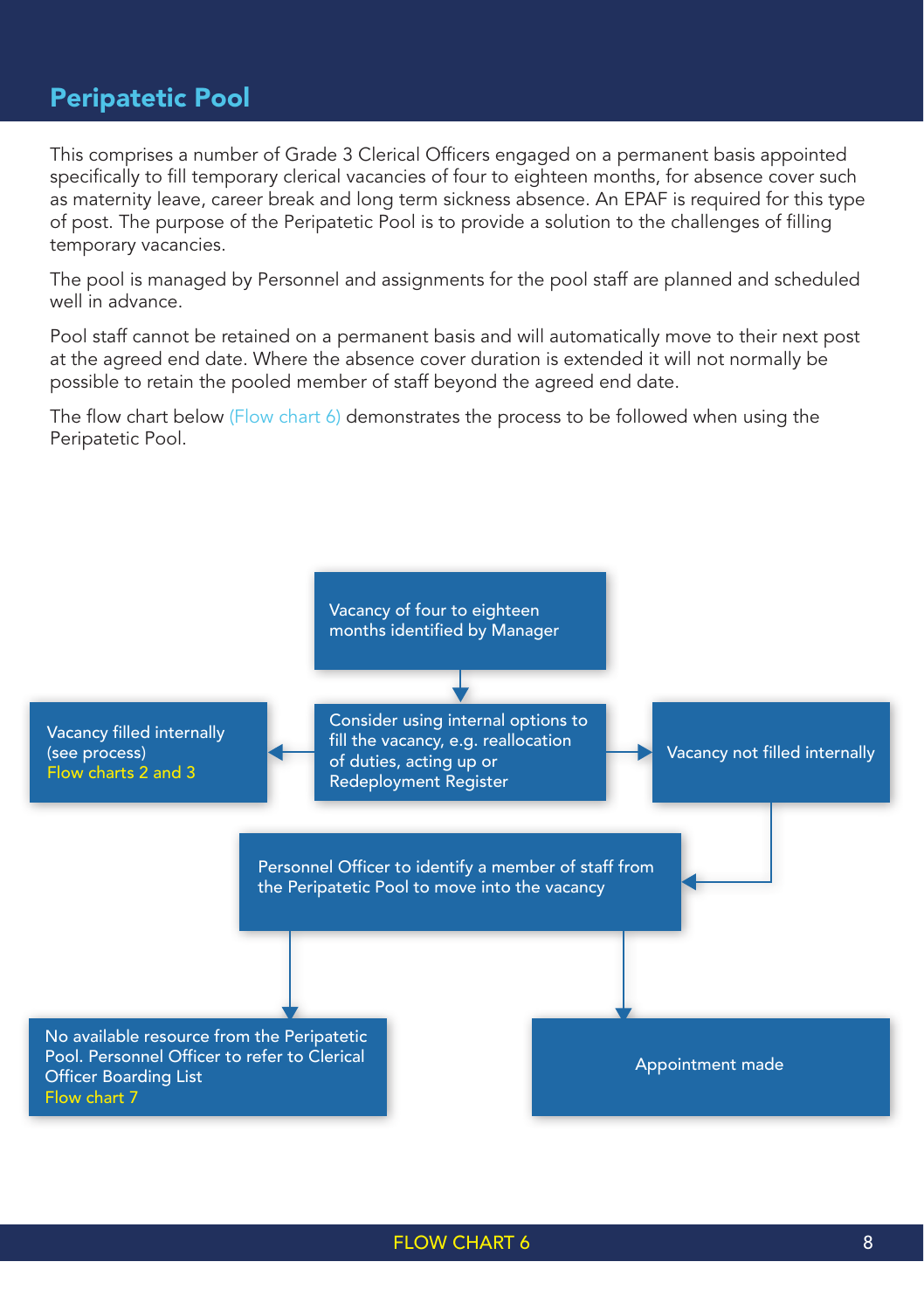#### Boarding List

If a permanent or temporary (18 months or more) post cannot be filled through the Redeployment Register, the relevant boarding list will be used to fill the vacancy. There are boarding lists for Clerical Officers at Grades 2, 3 and 4. An EPAF is required for this type of vacancy.

Candidates on the list have been assessed through an online technical and skills test and interview and deemed appointable by a Panel comprised of Personnel, Senior Administrators and School Managers. The assessments have been designed to ensure that candidates meet the criteria for the grade applied for in full as outlined in the Employee Specification. Only candidates who have attained this standard will achieve a place on the list. All of those on the list have been assessed on their skills, experience and competences and have indicated the type of post they are interested in, working pattern, preferred location (internal candidates only), e.g. full time, part time, general administration, in a School. The lists are maintained by Personnel.

Candidates on the boarding list are ranked in merit order and grouped in broad bands to allow identification of a candidate that best matches the Department's requirements in terms of skills and competences, work experience, work pattern, preferred location etc. It is expected that, having already been through a rigorous assessment, the candidate allocated to the vacancy will be accepted by the Department. A Department may only refuse acceptance of the candidate if clear and justifiable reasons for their non-suitability can be established.

The flow chart below (Flow chart 7) demonstrates the process to be followed when using the boarding list. It is expected that this process will be completed within 10 working days.



#### FLOW CHART 7